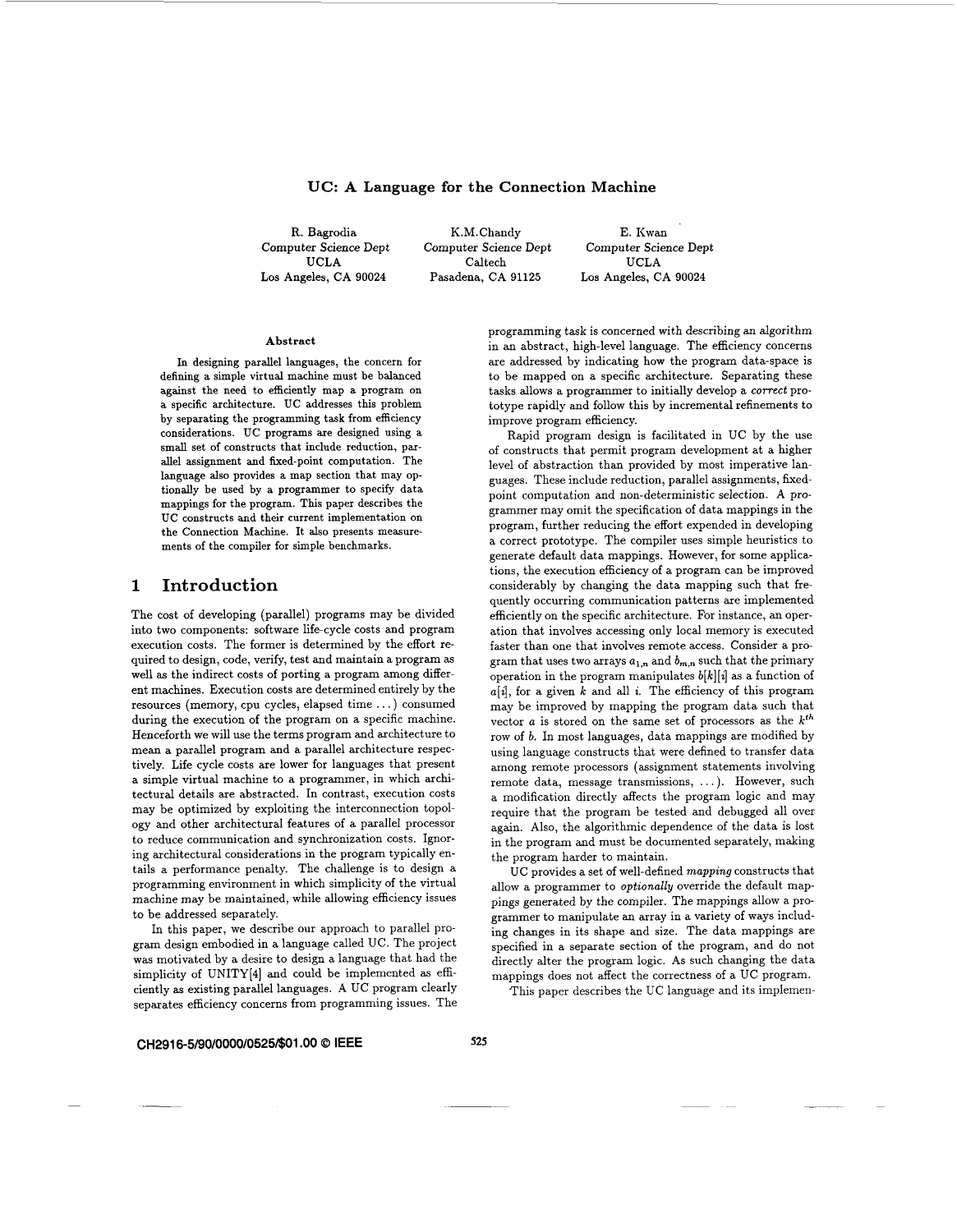tation on the Connection Machine using compiler generated mappings. Issues related to programmer-specified mappings are addressed briefly. A complete description on the specification, implementation and effectiveness of data mappings may be found in [2]. The next section describes related work. Section 3 describes the UC language. Section **4** briefly discusses transparent optimizations and user-specified mappings for UC programs. Section *5* describes the current implementation. **A** prototype compiler for UC has been developed that translates UC programs to C\*, a C-based language that was designed for the Connection Machine. The section presents measurements on some sample programs written in UC and C\*.

# **2 Related Work**

**A** large number of parallel languages and notations have been designed within the imperative paradigm. Gehani[7] contains a collection of papers describing some of these efforts. Many langupges are tailored to a particular parallel architecture, **as** is the case with C\*[16] or CM Fortran[l3] for the Connection Machine[S] and Cedar Fortran for the Cedar multiprocessor[lO]. Other languages have been devised for a family of architectures: Ada[l8], Linda[8] and Cosmic C[17] are good examples of languages for MIMD architectures. A few have attempted to bridge the gap across significantly different architectures: for instance languages like PASM C[11] and Refined C[5] were designed for implementation on both SIMD and MIMD computers. These efforts represent a large and significant body of research that has considerably advanced the state of art of parallel programming. Their major drawback lies in the amount of effort that must be devoted to efficient partitioning of data and synchronizing access to shared data, be it through message-passing, shared memory or other methods. The UC approach to program design encourages **an** initial program design where the mapping is left unspecified and is generated automatically by the compiler. Subsequently, a programmer may specify the mapping to improve the program efficiency.

UC shares a few characteristics with earlier language design efforts like Actus[lS], SETL[6] and C\*[16]. Actus is a Pascal-like language that was designed to program both vector and array processors. Parallel operations are provided via parallel arrays and index sets. A parallel array declares one of its dimensions to be parallel to indicate that the elements along that dimension may be manipulated simultaneously. An index set is a dta type used to declare a set of integers. **A** variable of this type is used to specify a parallel operation on a corresponding set of array elements (note that the corresponding elements must belong to a dimension that was declared as parallel). Like Actus, UC offers an index set data type and treats arrays as the primary source of specification for parallel operations. However, unlike Actus, a UC data declaration does not inherently restrict the extent of parallelism that may be exploited to manipulate the data object.

SETL is a very high-level language based on the math-

ematical properties of sets. A SETL set may have an arbitrary (though finite) number of heterogeneous elements, each of which may itself be a set. Pure SETL does not include any declarations; in particular it does not indicate how specific sets that are used in a program may be implemented by traditional data structuring techniques. The set implementations may (optionally) be specified separately by the programmer or be generated automatically by the compiler. To the best of our knowledge, SETL has not been implemented on parallel architectures.

C\* and CM Fortran are the two high-level languages that may currently be used to program the Connection Machine.  $C^*$  is a data parallel language derived from  $C++$ . It uses the *class* concept from C++ to define a data type called *domain.* A *domain* type is a C *struct* (or record) and a collection of functions and statements that operate on the record. A *domain* type may have many instances, with each instance mapped onto a unique data processors. From an operational viewpoint, a domain type describes the structure of the local memory of a set of data processor; and domain functions describe the statements executed by it. The specification of parallelism in a C\* program is thus statically linked to the declaration of data structures and their implementation on the Connection Machine. C\* was also designed to be compatible with C. As a result it tries to support all features of C including the if, goto, and switch statements. The implementation of some of these statements within the synchronous execution model of c\*, leads to a complex model of program control flow. CM Fortran[l3] is a CM implementation of Fortran-77 extended with the array handling features of Fortran 8x. CM Fortran also provides a set of compiler directives to allow a programmer to alter the mapping of arrays on the CM memory. In general, a UC program is more concise than an equivalent program written in CM Fortran.

# **3 Language Features**

UC is a simple enhancement of C: it adds a data type *index-set,* a operator - *reduction,* and four constructs *par, oneof, seq* and *solve* to express dependencies among statements. UC imposes a few restrictions on C. It disallows goto statements and allows C pointers to be used only to pass an array (or an array slice) as an argument to a function.

## **3.1 Index Sets**

An index set is a constant data item that represents an ordered set of integers, each of which must be a constant expression. The syntax for declaring index sets is as follows:

I

$$
\begin{array}{ll} \mathit{index-set} \rightarrow \mathit{index\_set} \; \mathit{list} \; \; ; \\ \mathit{list} \; \; \; \rightarrow \; \mathit{def} \; | \; \; \mathit{list}]^* \\ \; \; \; | \; \; \mathit{dec} \; | \; \; \mathit{list}]^* \\ \mathit{def} \; \; \; \; \rightarrow \; id \; : \; id = \{ \; \mathit{const} \; .. \; \mathit{const} \} \\ \; \; | \; \; \; id \; : \; id = \{ \; \mathit{const} \; | \; \mathit{const} |^* \; \} \\ \; \; \; \; id \; : \; id = \; id \\ \mathit{decl} \; \; \; \rightarrow \; id \; : \; id \end{array}
$$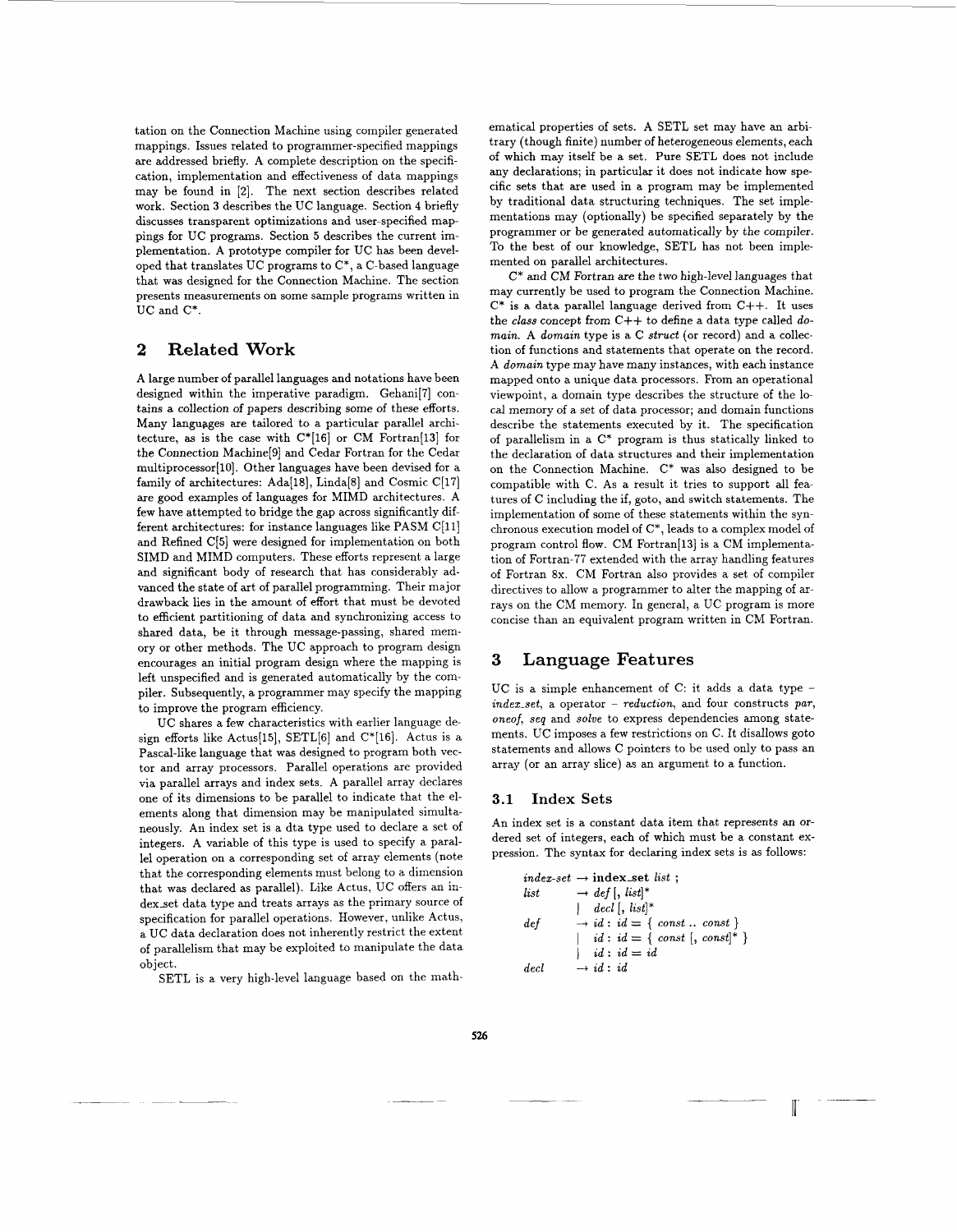where *const* is a constant numeric expression, and *id* is any valid C identifiers.

The following fragment declares three index sets:

index\_set I:i = {0..N-1}, 
$$
idx2:j = {4,2,9},
$$
  
.K:k = idx1;

The declaration of an index set uses two identifiers. The first identifier (eg.  $\Lambda$ ) refers to the index set and the second (eg. *i)* to an arbitrary element of the set. In the preceding example, index sets Iand *K* each contain N elements, from 0 to N-1 (assume that N has previously been declared to be a constant data item), while *ids2* contain the **3** elements listed explicitly. In the remainder of this paper, we use upper-case identifiers to refer to an index set and the corresponding lower-case identifier to refer to an arbitrary element of the set.

### **3.2 Reduction**

**A** reduction operator is used to perform a (commutative and associative) binary operation on a set of operands. The syntax of a reduction expression is as follows:

 $red\text{-}exp \rightarrow $bin\text{-}op \text{ } (idxs\text{ }sc\text{-}exp)$  $\begin{array}{ccc} \textit{sc-exp} & \rightarrow & \textit{; } \textit{exp} \end{array}$ 1 [;] *exp-list*   $exp-list \rightarrow sc-exp$   $[sc-exp]^*$  [others  $exp$ ]  $sc\text{-}exp$   $\rightarrow$  **st**  $(pred)$ *exp* 

*idxs* is a list of index sets, *pred* and *exp* are C or UC expressions, and *bin-op* denotes the operation to be performed on each instance of *exp.* 

The binary operator *bin-op* used in a reduction may be any one of the following:

| $st \rightarrow sc\text{-}exp$ $ sc\text{-}exp $ [others $exp$ ]<br>$p \rightarrow st \ (pred) \ exp$                                                                                                                                      |                       |                |
|--------------------------------------------------------------------------------------------------------------------------------------------------------------------------------------------------------------------------------------------|-----------------------|----------------|
| is a list of index sets, $pred$ and $exp$ are C or UC $\exp$<br>and bin-op denotes the operation to be performed<br>$\frac{1}{2}$ instance of $\exp$ .<br>he binary operator <i>bin-op</i> used in a reduction may<br>ne of the following: |                       |                |
| Operator Meaning                                                                                                                                                                                                                           |                       | Identity Value |
|                                                                                                                                                                                                                                            | addition              | 0              |
| $\frac{8}{x}$                                                                                                                                                                                                                              | logical and           | 1              |
| \$>                                                                                                                                                                                                                                        | maximum               | -INF           |
| \$<                                                                                                                                                                                                                                        | minimum               | INF            |
| \$*                                                                                                                                                                                                                                        | multiplication        | 1              |
| $\frac{1}{2}$                                                                                                                                                                                                                              | logical or            | 0              |
| \$^                                                                                                                                                                                                                                        | logical exclusive or  | O              |
| \$,                                                                                                                                                                                                                                        | value of an arbitrary |                |
|                                                                                                                                                                                                                                            | operand               | INF            |
|                                                                                                                                                                                                                                            |                       |                |

INF is a predefined constant. The identity value is returned when the reduction operator is applied to an empty set of operands.

If a reduction contains at most one *sc-exp* (predicate together with an expression), it is referred to as a *simple* reduction. A simple reduction is computed as follows: the predicate is evaluated for every element in the index set; the elements for which it evaluates to true are said to be *enabled.*  All elements are enabled, if the *se-exp* does not contain a predicate. The expression in the *sc-ezp* is then evaluated synchronously for all enabled index elements and the *bin-op*  is applied to the corresponding expressions. If *idxs* contains

index\_set  $I:i = {0..9}, J:i = 1;$ int **s**, min, first, arb, last, a[N]; float avg;  $s = $+(1; i);$  $avg = $+(I; i) / $+(I; 1.0);$  $min = $<(J; a[i])$ : first =  $\sqrt[6]{(I \ s t (a[i] == min) i)}$ ;  $arb = $, (I st (a[i] == min) i);$ last =  $\sqrt[6]{1}$  st (a[i] ==  $\sqrt[6]{3}$  (3[i])) i);

### Figure 1: Reduction in UC

more than one index set, the elements are selected from the Cartesian product of the index sets named in the list.

As a simple example, consider the code fragment in figure 1. In this example, s computes the sum of all elements in index set *I* and avg computes the average value of the elements. The other reductions in this example use array elements as operands: *min* computes the minimum value in array *a; first* computes the index of the leftmost occurrence of *min* and *arb* uses the \$, operator to return the position of any occurrence of the minimum. The predicate *(a[i]==min)*  is used in the computation of *first* and *arb* to select a subset of Ithat consists of the positions of all occurrences of the minimum value in array *a.* Finally, *last* computes the position of the rightmost occurrence of the *maximum* value by using a nested reduction, where the inner reduction *(\$>(J;*   $j$ )) computes the maximum value in the array.

A reduction with more than one *sc-exp* is evaluated by evaluating the set of simple reductions, one for each *se-exp,*  and applying the specified binary operator to the results. If an *se-exp* contains the keyword **others,** the corresponding expression is evaluated (and included in the reduction) for all index elements that were not enabled for any of the other *se-exp* in the reduction. For instance, the following fragment computes the sum of the absolute values of the elements in array *a.* 

$$
abs\_sum = $ + (I st (a[i])0) a[i]
$$
  
others -a[i]);

For reductions with multiple *se-blocks,* the order in which the constituent simple reductions are evaluated is not specified by the language (this is for compatibility with C which does not specify the order of evaluation of operands in any expression). Further, if an index element is enabled for more than one *se-exp,* each one of the corresponding expressions is included in the computation of the reduction.

## **3.3 Control Flow in UC**

The dependencies among statements in a UC program may be expressed by the following UC constructs: *par* for parallel execution, seg for sequential execution, *solve* for fixed-point computation and *oneoffor* non-deterministic selection. The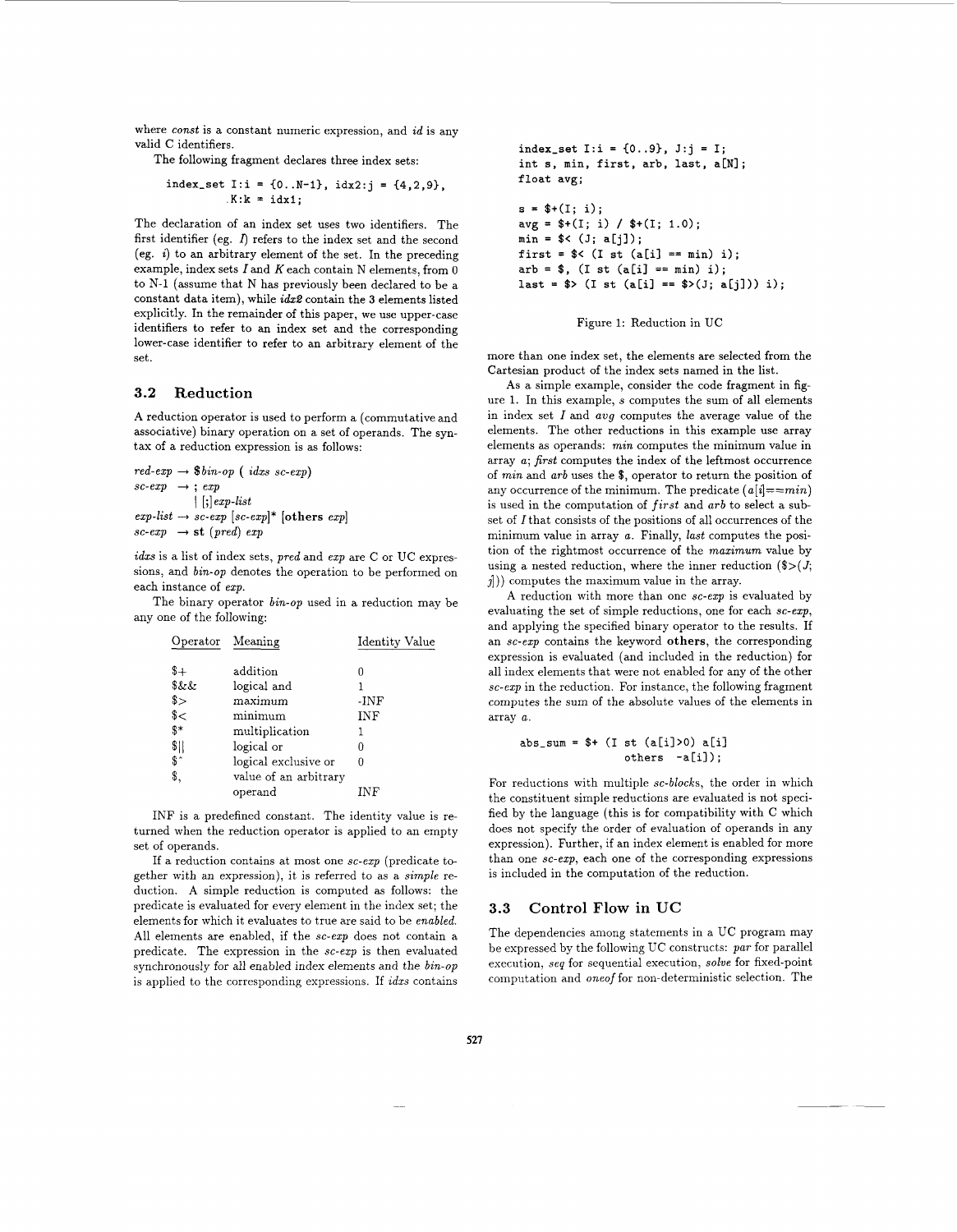syntax for each of the preceding constructs is identical (except for the use of different keywords) and is shown below:

 $sc\text{-}stmt \rightarrow [*]sc\text{-}op (idxs)stmts$ stmts  $\rightarrow$  stmt  $sc\text{-}block \rightarrow \text{st } (pred) \text{ }stm$  $\textit{sc-op}$   $\rightarrow$  **par**  $\vert$  **seq**  $\vert$  **solve**  $\vert$  **oneof** <sup>1</sup>*sc-block [sc-block]\** **[others** stmt]

where *idxs* is a list of index sets, *pred* is a C expression that may include UC reductions, and stmt is any UC or C statement excluding the goto statement. Except for the *solve*  statement, if any *sc-op* is preceded by a \*, the corresponding sc-stmt is executed iteratively **as** long **as** at least one *pred*  evaluates to *true.* The keyword **par** denotes parallel execution of the constituent statements, seq denotes sequential execution, **solve** represents fixed-point computation and oneof denotes non-deterministic selection. Each of the statements is discussed in the following sections.

## **3.4 Parallel Computation**

**A** par statement is typically used to execute a parallel **as**signment for a set of array elements. The set is specified by the index set together with an optional boolean expression. **As** a simple example of the par statement, consider the following code fragment which computes array  $c_{n,n}$  as the product of  $a_{n,n}$  and  $b_{n,n}$ . Index sets *I*, *J* and *K* in the example are assumed to consist of integers from 0 to *N-1.*  The par statement causes all elements of array *c* to be computed in parallel. Each element of *c,* say *c[db],* is computed by using a reduction to calculate the dot product of the *zth*  row of *a* and the *jth* column of *b.* 

par $(I, J)$  $c[i][j] =$  \$+(K; a[i][k]\*b[k][j]);

The preceding program implicitly specifies an *O(N3)* level of parallelism:  $N^2$  instances of the assignment statement are executed simultaneously, each of which requires  $N$  processors to compute the reduction.

**A** par statement may also use a predicate to select a subset of the elements from the index set. The predicate is used to determine the subset of enabled index elements (recall that **an** index element is enabled if on substituting its value in the predicate, the predicate evaluates to true) and the statement is executed in parallel for all enabled elements. The following fragment computes the reciprocal of non-zero elements in array *a.* 

```
par (I) 
  st (a[il!=O) a[i] = l.o/a[il;
```
Similar to a reduction, a **par** statement with a single *sc-block* (a boolean predicate together with its statement) is referred to **as** a simple statement. **A** par statement with multiple *sc-blocks* is executed **as** a *set* of simple par statements, each of which is executed synchronously for the enabled index elements, The following fragment sets the odd elements of *a* to 0 and others to 1.

**par (I) st (i%2==1) a[il** = **0; others a[i]** = **1;** 

The execution order for different *sc-blocks* of a par statement is not specified by the language. The statement should be decomposed into a sequence of simple par statements to enforce a specific order.

If a par statement contains a sequence of statements, each statement in the sequence is executed synchronously for the enabled index elements. The next example sorts integers stored in **an** array using ranksort(41. For simplicity, we **as**sume that all integers in the array are distinct. In the first statement, the rank of the *ith* element is computed by counting the number of values that are smaller than *ai.* The second statement synchronously stores each *a;* in its final position to yield the sorted array.

```
par (I) 
{ int rank; 
  rank = $+(J st (a[j] < a[i]) 1);a[rankl = a[il; 
1
```
If a par statement is preceded by an asterisk, the statement is executed iteratively, until no index element is enabled. We use the \*par statement to compute the prefix sums of elements in an array. Given array *a,* the prefix sum for the *i*<sup>th</sup> element is given by  $psum[i]=a[0]+ \ldots + a[i]$ . Figure *2* is a UC program fragment that computes the prefix sums for *N* elements in *log(N)* iterations using *N* processors. The first par statement initializes the arrays and the second par statement computes the prefix sums iteratively. The function *power2* returns *2'* when invoked with parameter *i*. In the  $k^{th}$  iteration of the par statement  $(k \geq 0)$ ,  $a[i]$ is incremented by  $a[i\cdot 2^k]$ . The predicate in the statement ensures that the  $k^{th}$  iteration is executed only for  $i \geq 2^{k}$ .

```
index_set I:i = {0..N-1};int a [NI , cnt [NI ; 
par (I) 
{ a[i]=i; 
1 
*par (I) st (i >= power2(cnt [il ) ) 
 cnt[il=o; 
 { a[i]=a[il+a[i-power2(cnt[il)l; 
 > cnt Cil =cnt Cil+1;
```
### Figure *2:* Iterative par statement

Each variable in a **par** statement may be assigned at most one value. If multiple values are assigned to a single variable, they must be identical. Consider the following illegal program which incorrectly assigns  $b[0] \ldots b[N-1]$  to every  $a[i].$ 

I.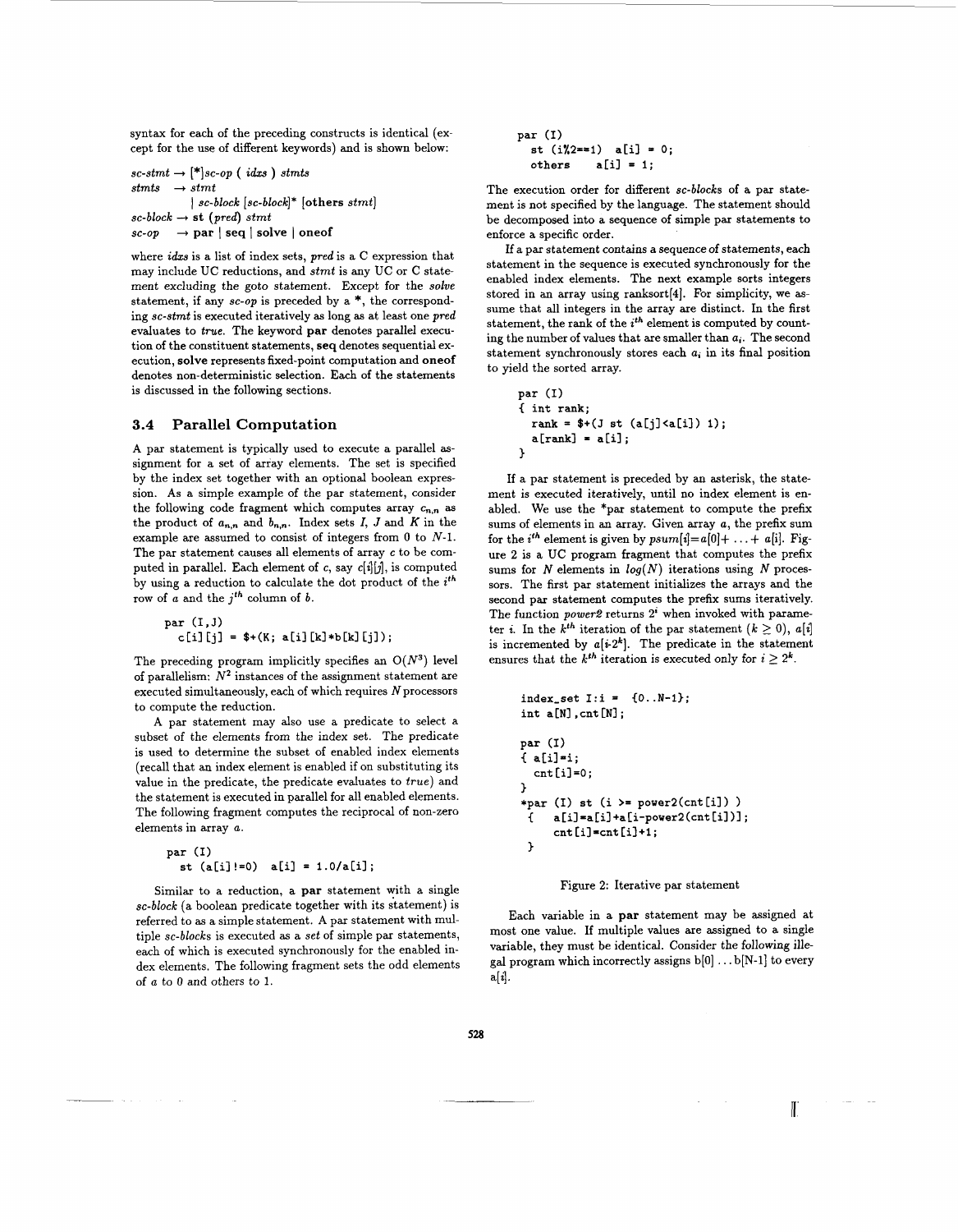**index\_set I:i =**  $\{0..N-1\}$ **, J:j = I; int a[N], b[Nl; par (1.J)**   $a[i] = b[i];$ 

If the intent of the preceding program was to assign any one of the values in array *b* to each element in *a,* the nondeterminism must be specified explicitly by using the \$, operator.

If par statements are nested, an ambiguity may arise with respect to the binding of an sc-block. This problem is similar to the problem of a dangling else clause that may arise in C. The solution is the same **as** that adopted by C for the dangling else problem: by default, the sc-block will be bound to the innermost par statement. Braces may be used to force a different binding.

**A** given index set may be reused in a nested UC statement. In such situations, the inner use of the index set hides the outer one in a manner analogous to redeclaration of a C variable in an inner scope. Consider the following example:

 $index_set I: i = {0..9};$ **int aC101; par (1)**   $st$  (i%2==0) a[i] =  $*(1; i);$ 

The even numbered elements of array *a* are assigned the sum of the first **9** integers . The predicate restricting the index set in the *par* statement is not visible within the reduction due to the reuse of index set *I.* 

### **3.5 Sequential Execution**

The **seq** operator allows iterative execution of a statement for each element in an index set, where the elements are chosen in the order that they appear in the definition of the index set. The seq statement may also be interpreted as a counting loop where the index set together with the predicate (if any) determines the successive values of the loop control variable. The code fragment in figure **3** computes the partial sums of figure **2** by using a seq statement nested within a par. The par statement first initializes array *a* and then executes the seq statement, in parallel, for every index element in *I.* For a given *i,* the seq statement is executed sequentially for each j in  $0 \leq j \leq \lfloor log(i) \rfloor + 1$ ; furthermore, the addition operation is executed simultaneously for every (enabled) element.

Figure 4 describes a complete UC program that computes the all pairs shortest path using an algorithm with  $O(N^2)$ parallelism. The first par statement initializes array d such that  $d[i][i]$  is 0 and for  $i \neq j$ ,  $d[i][j]$  is assigned an integer value randomly distributed in the range **1** to N. The seq statement causes the nested par statement to be executed N times, for increasing values of *k* in the range O..N-1. For a given *k,* the par statement simultaneously updates *d[i][j]* for every *i* and j. For a given  $i$  and  $j$ ,  $d[i][j]$  is updated if the distance from *i* to *j* via *k* is less than the current distance from *i* to *j*. It follows, that when  $k=N-1$ ,  $d[i][j]$  must contain the shortest path in the graph from node *i* to node *j.* 

 $index_set I: i = {0..N-1}, J: i = {0..L0GN-1};$ **int a[Nl** ;

**par (1)**  { **a[il=i; seq (J) st (i-powerz(j)** >= **0)**   $a[i] = a[i]+a[i-power2(j)];$ }

Figure **3:** Partial sums with seq

```
#define N 32
#define min(x,y) ((x) < (y) ? (x) : (y))index-set 1:i 
= {O..N-11, J:j = I, K:k = I; 
int d[Nl [NI ; 
par (I, J) st 
(i==j) 
       dCi1 Cjl 
= 0; 
   others 
       dCil Cjl 
= rand()%N + 1; 
seq(K)
```
par $(I, J)$  $d[i][j] = min(d[i][k] + d[k][j], d[i][j])$ ;

Figure **4:** Shortest path: *O(N2)* Parallelism

The preceding program executes the par statement N times even though all shortest paths may have been found for a smaller value of *k*. For instance, in a degenerate case, the original distance matrix itself may contain the shortest path for all node pairs. For such configurations, a \*par statement may be used such that execution is continued only if the distance between some node pair is updated in a particular iteration.

Figure *5* computes the all pair shortest path using an algorithm with  $O(N^3)$  parallelism. The initialization code has been omitted as it is identical tothat inthe preceding example. In this algorithm, the seq statement causes the nested par statement to be executed  $log(N)$  times. In each execution, the par statement uses a reduction to compute the current shortest path between every pair of nodes. For a given *<sup>i</sup>* and *j,* the shortest path is computed by first calculating the distance from *i* to j through each one of the *k* intermediate nodes, and then taking the minimum of all distances. If the graph has *N* nodes, the preceding algorithm must necessarily compute all shortest paths in at most  $log(N)$  iterations.

### **3.6 Fixed-point Computation**

**A** number of scientific and other problems may be solved by finding the solution to a set of equations. UC provides a primitive called **solve** which may be used to write programs that essentially solve a set of *proper* equations[4]. Like a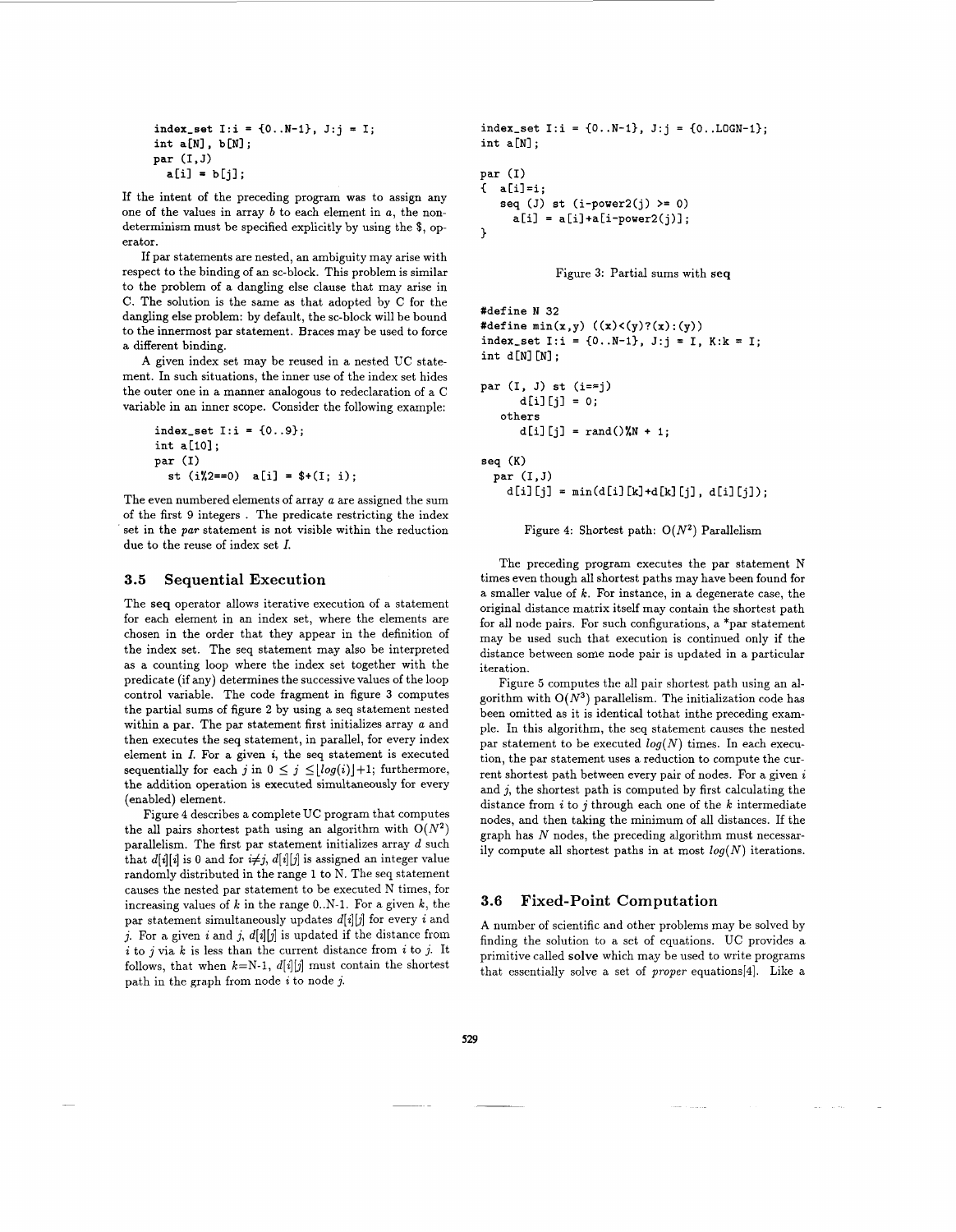```
index_set I:i = {0..N-1}, J:j = I, K:k = I;
index_set L:1 = {0...LOGN-1};int d[N] [N]; /* initialized appropriately */seq (L) 
 par (1,J) 
    d[i][j] = $ < (K; d[i] [k] + d[k][j]);
```
Figure *5:* Shortest path: *O(N3)* Parallelism

*proper* set of equations, a *proper* set of assignments must satisfy the following properties:

- *0* the value of a variable (by a variable we mean a primitive data object) may be modified by at most one **as**signment;
- *0* for variables whose value is both modified and accessed in the set of statements, there must exist an ordering such that the statement that modifies the value appears before any statement that accesses the values.

The wavefront problem[l] illustrates the simplifications provided by the **solve** primitive. The problem is to build a matrix with the following properties:

$$
a[0,j]=1, a[i,0]=1, \forall i, j \text{ and}
$$
  
 $a[i,j]=a[i\cdot 1,j]+a[i\cdot 1,j\cdot 1]+a[i,j\cdot 1]; \forall i, j>0$ 

The specification clearly satisfies the requirements for a set of equations to be *proper.* The above specification is directly transformed into the following UC program using solve:

```
index_set I: i = \{0..N-1\}, J:j = I, K: k = I;
int a[N][N];
solve (I, J) 
  a[il [jl = (i==ol Ij==o) ? 1
            : a[i-1][j]+a[i-1][j-1]+a[i][j-1];
```
The keyword solve indicates that the specified set of assignment statements constitute a proper set. It is the compiler's responsibility to execute the statements in the order of their dependency. The solve construct is implemented via source level program transformations. If the array references within a solve statement only use constants and index elements, then the statement can be translated into an equivalent UC program that **use seq** and **par** statements to execute the assignments in the order of their dependencies[l4]. In the more general (though less efficient) method, the solve block is implemented as a \*par statement. Each variable whose 1-value is referenced in the solve statement, is assigned an 'impossible' value outside the \*par. The assignment statements are then tested repeatedly within the \*par statement, and a particular assignment is executed only if it has not previously been executed and if every variable on its right hand side has a well-defined value. The \*par terminates if no variable is modified in a particular iteration.

Like the other UC constructs, solve may also be prefixed by an asterisk to specify repeated execution. However, the

statements in a \*solve block are not required to be 'single assignment' statements. **A** \*solve statement is executed repeatedly until the computation reaches a fixed-point. In other words, execution halts only when continued execution of the statements within the \*solve will not modify the value of any variable referenced within the statement. This construct is useful for writing programs without explicitly specifying the termination condition. Using \*solve, the program to compute the all-pairs shortest path is as follows:

index\_set  $I: i = \{0..N\}, J: j = I, K: k = I;$ int dist [N] [N]; /\* initialized appropriately \*/ \*solve (1,J)

dist[i][j] =  $\frac{\sqrt{K}}{\sqrt{K}}$  dist[i][k]+dist[k][j]);

The fixed-point for a \*solve statement may be detected by translating it into an equivalent \*par. Every variable whose 1-value is referenced in the statement is copied into a temporary variable prior to being modified. The temporary variables are used to set **up** the predicate such that the \*par statement terminates only when no variable is modified in a specific iteration.

**A** \*solve statement may directly be refined by the programmer as a \*par statement. However, when using \*par, the fixed-point must be explicitly coded in the predicate and any required saving of intermediate states be done by the programmer. **As** this is done implicitly in the \*solve construct, the latter yields concise programs that may be developed rapidly. Of course, the use of \*par is more efficient than \*solve as the programmer need not save redundant intermediate states that might be saved by the compiler to detect the fixed-point.

## **3.7 Non-deterministic Choice**

The **oneof** construct is used to execute a statement for a subset of the enabled index elements. Consider a **oneof** statement with multiple *sc-blocks* (recall that a *sc-block* consists of a predicate and statement). **An** sc-block with a predicate *bi* is said to be *enabled,* if at least one index element is enabled for *b,.* If a oneof statement contains at most one enabled *sc-block,* its semantics are exactly the semantics of a corresponding par statement, i.e. the statement is executed for the set of enabled index elements (if any). However, in a oneof statement with multiple enabled *sc-blocks,* any (and only) one of the enabled *sc-blocks* is executed. If a oneof statement is preceded by a \*, the statement is executed iteratively **as** long **as** at least one *sc-block* is enabled. The **oneof**  statement does not assume a fair scheduler. In particular, even if some *sc-block* is *enabled* infinitely often, it may never be executed.

The following example illustrates the use of the \*oneof statement in sorting an array of integers using the odd-even transposition sort. Assume that *swap* is defined to appropriately exchange the values of its parameters.

int x[N] ; /\* initialized appropriately \*/ index\_set  $I:i = {0..N-2};$ \*oneof **(I)**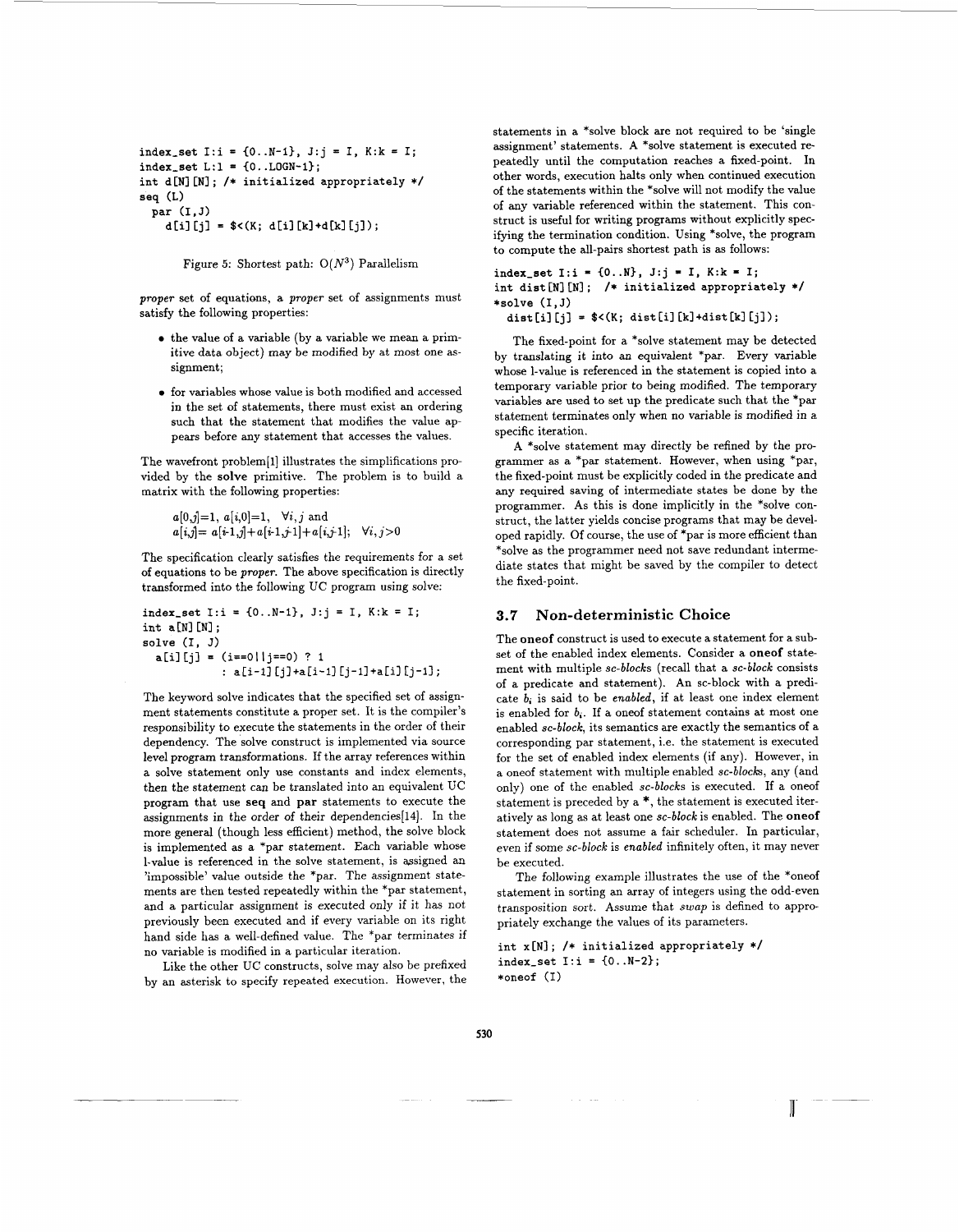```
st (i2 == 0 & x & x[i] > x[i+1]) swap(x[i], x[i+1]);st (i\frac{1}{2} = 0 \& x[i] > x[i+1]) swap(x[i], x[i+1]);
```
In the preceding fragment, the first (second) sc-block is enabled if any of the even (odd) elements in the array is not sorted relative to its right neighbor. Execution of a sc-block causes the corresponding odd or even numbered elements that are out of order to be swapped with their neighbor. The statement terminates only when no sc-block is enabled, in other words, when the array is sorted.

# **4 Optimizations**

UC optimizations are classified into three groups: code optimizations, processor optimizations and communication cost optimizations. Code optimizations attempt to reduce the computation time of a program for a given data and processor configuration. These optimizations include the standard 'peep-hole' compiler optimizations like common subexpression detection, constant folding, and replacing remote read operations by remote write operations, where possible. Processor optimizations attempt to deduce the optimal number of CM *virtual* processors needed to execute a UC program[l2]. This optimization may improve the execution time of a program either by reducing the number of virtual processors needed to execute a program or by reducing the number of activations for different processor sets. For instance, consider the following fragment that computes the number of occurrences of each digit from 0..9 in an array *samples:* 

```
int samples [NI ; 
int count [9];
index-set I:i = {O..N-l), J:j = {0..9); 
par (J) 
  count[j] = $+(I \text{ st } (samples[i] == j) 1)
```
A simplistic implementation of the preceding fragment would use *10\*N* processors: 10 processors to simultaneously execute the par statement for each *j* and *N* processors for each reduction to compute a given *count[jl.* However, the predicate used in the reduction may be analyzed at compile-time to deduce that each value in array *samples* can affect the value of at most one element of array *count.* Tis implies that the reduction may be performed simultaneously for all values of j and may be implemented with *N* processors.

Communication cost optimizations improve execution efficiency by changing data mappings of a program such that remote references of data are either minimized or executed efficiently. Of the three types of optimizations discussed in this paper, this optimization has the most significant impact on the execution efficiency of a program.

Given a UC program, the compiler generates default mappings for the program data. Arrays are the primary data structures in a UC program. Arrays that are referenced within parallel UC constructs are automatically mapped by the compiler on the Connection Machine memory so that they may be manipulated in parallel. The default mapping generated by the compiler stores corresponding elements of conforming arrays on the local memory of **a** common processor. Thus, if a program uses two arrays  $a_{1,n}$  and  $b_{1,n}$ , the arrays will be stored by the compiler such that, for every *i,*  the *ith* elements of the two arrays are stored on a common memory. This ensures that statements like  $a[i] = b[i]$  will be executed **as** local assignments. However, this may not be the most efficient mapping for some application. Consider, for instance, the execution of a statement like  $a[i]=b[i+1]$ . For this operations, communication costs will be minimized if the two arrays are mapped such that the *ith* element of *a*  is on the same processor as the  $(i + 1)<sup>th</sup>$  element of array *b*. Many other examples exist, where the default mappings will be sub-optimal.

UC provides a section called the **map** section which is used to override the default mappings generated by the compiler. The mappings do not directly alter the logic of the pro**gram.** A programmer may initially develop a program that ignores the mapping concerns, and subsequently modify the mappings to improve the program efficiency. **As** these modifications do not affect program correctness, and only require a declarative specification, a number of alternative mappings may be tested quickly.

Three basic classes of mappings are currently defined for UC: *permute, fold* and *copy.* Permute mappings are used to reorder the elements of an array, say *al,* relative to another array *a2* so that corresponding elements of *a1* and *a2* that are accessed in a single statement are stored locally. Arrays *a1*  and *a2* need not have the same shape or size. Fold mappings allow part of an array to be folded over so that corresponding elements of the *same* array that are accessed together can be stored locally. Finally copy mappings allow an array to be replicated along an extra dimension to reduce the need for broadcasts. The following fragment illustrates the use of a permute mapping to alter the default mapping for arrays *a*  and *b* considered in the preceding example.

**map (I)**  { **permute (1)**  > **b[i+ll** :- **a[il;** 

The syntax used for specification of the mappings is similar to that of other UC constructs. The keyword permute indicates the type of mapping and arrays *b* and *a* respectively refer to the source and target data structures for the mapping. In this example, the map section modifies the mapping of *b* with respect to *a* to ensure that the  $(i + 1)$ <sup>th</sup> element of *b* will be mapped on the same processor as the *ith* element of *a.* Given the map section for a program, the UC optimizer executes a source-to-source transformation on the program so that index expressions are updated to reflect the modified data allocation of array *b.* For the preceding mapping, the source transformations will subtract **1** from every subscript expression for array *b.* Thus an assignment statement like  $a[i] = a[i] + b[i+1]$  is transformed into  $a[i] = a[i] + b[i+1]$  and simplified to  $a[i] = a[i] + b[i]$  which can then be executed as a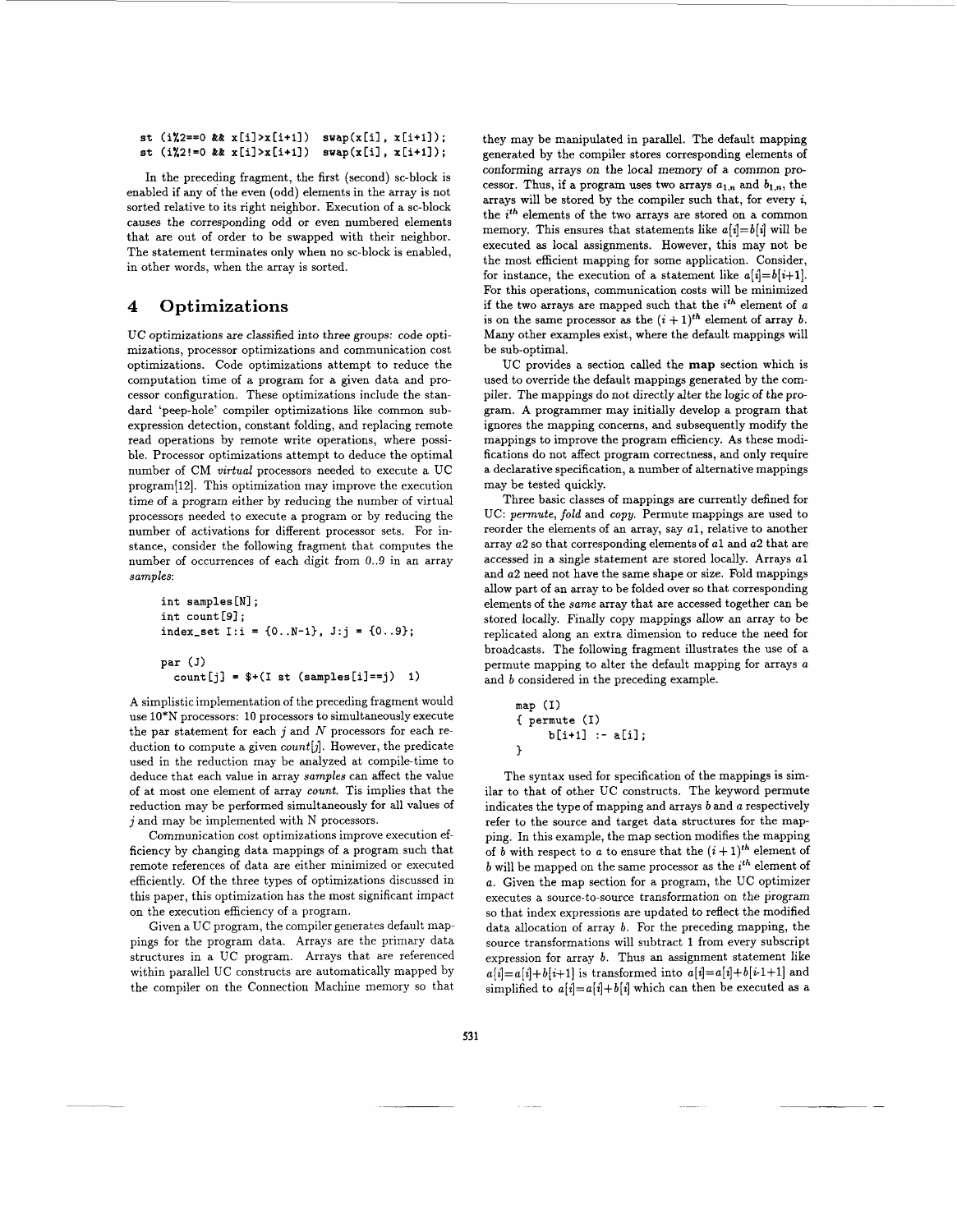local operation. A complete description of the mappings together with experimental measurements to demonstrate their utility in improving the execution time of programs may be found in **[2].** The execution efficiency of some programs was improved by a factor if 10, simply by specifying an efficient mapping for the program data.

# *5* **Implement at ion**

A prototype implementation of UC is operational on the Connection Machine. Other than the solve primitive, all UC constructs described in this paper are supported. The UC compiler generates C\* target code which can then be compiled and executed using the C\* compiler. Currently, the UC compiler is being rewritten to directly generate C-Paris (Connection Machine assembly language) code.

A restricted set of experiments were executed to measure the efficiency of the UC implementation with respect to C\*. Both numerical computations and graph algorithms were used **as** benchmarks and the results were similar. Figures 6 and 7 present the measurements for the shortest path problem using  $O(N^2)$  and  $O(N^3)$  algorithms for both UC and C\*. The measurements show that the performance of UC programs matches that of C\*. The UC programs for these problems were described in section **3.5;** the corresponding C\* programs are included in the Appendix. In particular, note that a C\* program must explicitly and statically specify the maximum extent of parallelism that exists in the program. This implies that in going from the *O(N\*)* algorithm to the  $O(N^3)$  algorithm, the programmer must explicitly declare a 3-dimensional array to permit parallel evaluation of the shortest path via all intermediate nodes. The automatic store management performed by the UC compiler allows this to be omitted in the UC program. As a result, the two C\* programs differ significantly from each other, but the corresponding UC programs are similar.

We also present the measurements for the execution of an iterative algorithm to compute the shortest distance of every point in a grid to a specific destination, referred to **as** the goal (G). Each cell in the grid is assumed to be connected to its four neighbors in the East, West, North and South directions by an edge whose weight is 1. (The cells on the boundary will have less than four neighbors). Every cell is initialized to be at a distance 0 from G. The shortest path is computed by using the following iterative algorithm: in each iteration, every cell (except G) inspects the distance of each of its four neighbors to G, and selects the minimum distance. It adds 1 to this value and stores the result as its current shortest path to the goal. This computation may be expressed concisely with the \*par construct of UC. An additional complexity was introduced in the problem by adding 'obstacles'. If a certain cell is part of an obstacle, it is assumed to be disconnected from its neighbors. If such a cell was initially on some shortest path, the path must now be recomputed to bypass the obstacle. The obstacles may also be moved dynamically in a random manner to simulate a dynamic graph. The UC program for this problem with a stationary obstacle is pre-



Figure 6: Shortest Path *O(N\*)* Parallelism



Figure 7: Shortest Path *O(N3)* Parallelism

in figure 11. The execution time for the program for both sequential and parallel executions is presented in figure 8. The C program was executed on a SUN **4** workstation (which is also used as the front end for the CM) and the parallel code on a 16K CM. The figure also includes measurements for an optimized sequential program, which was optimized by using the *-0* option in the C compiler. Experiments are in progress to study the performance of UC programs for **CFD** applications as well as numerical computations involving SVD and Jacobi diagonalization[3].



Figure 8: Shortest Path with obstacle

**532**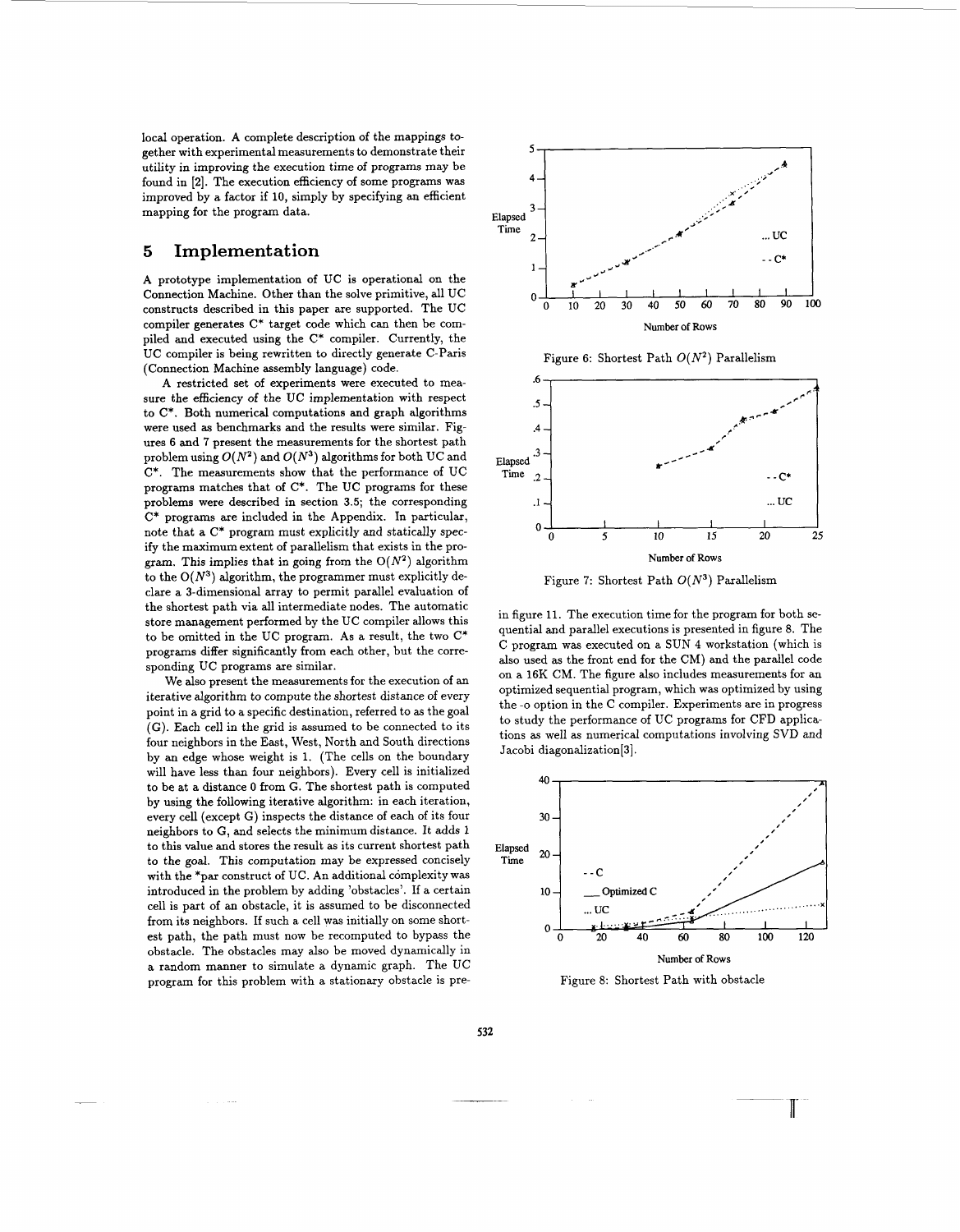#### Acknowledgements

We are grateful to Jay Misra and Indranil Chakravarty for their helpful comments on an earlier version of the language. The developmental work was conducted on the Connection Machines at UCLA, which is funded by the NSF Biological Facilities Award (BBS 87 14206), and at ISI. We are grateful to the Cognitive Science Program at UCLA and to Danny Cohen at IS1 for their support.

# **References**

- (11 Arvind, R.S. Nikhil, and K.K. Pingali. I-structures: Data structures for parallel computing. In *Workshop on Graph Reduction,* September 1986.
- [2] R. Bagrodia and S. Mathur. Efficient implementation of high-level parallel programs. Technical Report CSD-900022, Computer Science Dept, UCLA, Los Angeles, CA 90024, August 1990.
- **[3]** I. Chakravarty, 1990. Personal Communications.
- [4] K.M. Chandy and J. Misra. *Parallel Program Design: A Foundation.* Addison-Wesley, Reading, Massachusetts, **1988.**
- [5] H. Dietz and D. Klappholz. Refined C: A sequential language for parallel programming. In *Proceedings of the International Conference on Parallel Processing,* pages 442449, August 1985.
- [6] S. Freudenberger, J. Schwartz, and M. Sharir. Experience with the SETL optimizer. *ACM TOPLAS,* **5(1),**  January 1983.
- [7] N. Gehani and A.D. McGettrick. *Concurrent programming.* Addison-Wesley, Reading, Massachusetts, 1988.
- [8] Dave Gelernter. Generative communication in Linda. *ACM TOPLAS,* 7(1), January 1985.
- [9] D.W. Hillis. *The Connection Machine.* The MIT Press, Cambridge, MA, 1985.
- [10] D.J. Kuck, E.S. Davidson, D.H. Lawrie, and A.H. Sameh. Parallel supercomputing today and the cedar approach. *Science,* pages 967-974, February 28 1986.
- [11) J.T. Kuehn and H.J. Siegel. Extensions to the c programming language for simd/mimd parallelism. In *Proceedings* **of** *the International Conference on Parallel Processing,* pages 232-235, August 1985.
- [12] Edmund Kwan. The UC implementation on the Connection Machine. Comprehensive Report, July 1990.
- [13] Argonne National Laboratory. Using the Connection Machine System (CM Fortran). Technical report anl/mcs-tm-118, Argonne National Laboratory, 9700 South Cass Avenue, Argonne, IL 60439, June 1989.
- [14] S. Mathur. Source to source transformations for UC. Master's Thesis, Computer Science Department, UCLA, August 1990.
- [15] R Perrott. A language for array and vector processors. *ACM TOPLAS,* 1(2), October 1979.
- **[16]** J.R. Rose and G.L. Steele. C\*: An extended c language for data parallel programming. Technical report PL-87.5, Thinking Machines Corporation, March 1987.
- [17] C.L. Seitz, J. Seizovic, and Wen-King Su. The C programmer's abbreviated guide to multicomputer programming. Technical Report Caltech-CS-TR-88- 1, Dept. of Computer Sciences, California Institute of Technology, Los Angeles., January 1988.
- [18] United States Department Of Defense. *Reference Manual for the Ada Programming Language,* 1983.

# **A Programs**

```
#define N 32
```

```
domain PATH { 
     int i, j, k, len; 
)path [NI [NI ; 
void PATH : : init() { 
     int offset = (this- &path [0][0]);
     i = offset / N; 
     j = offset % N; 
     len = rand () % (N*N) ; 
1 
void main() { 
 [domain PATH] . { 
    int k; 
    int()
    for (k=O; k<N; k++) 
     len \langle ? = \text{path}[i][k] \ldots \rangle + \text{path}[k][j] \ldots \rangle1 
\mathcal{F}
```
Figure 9: Shortest path in  $C^*$  :  $O(N^2)$  Parallelism